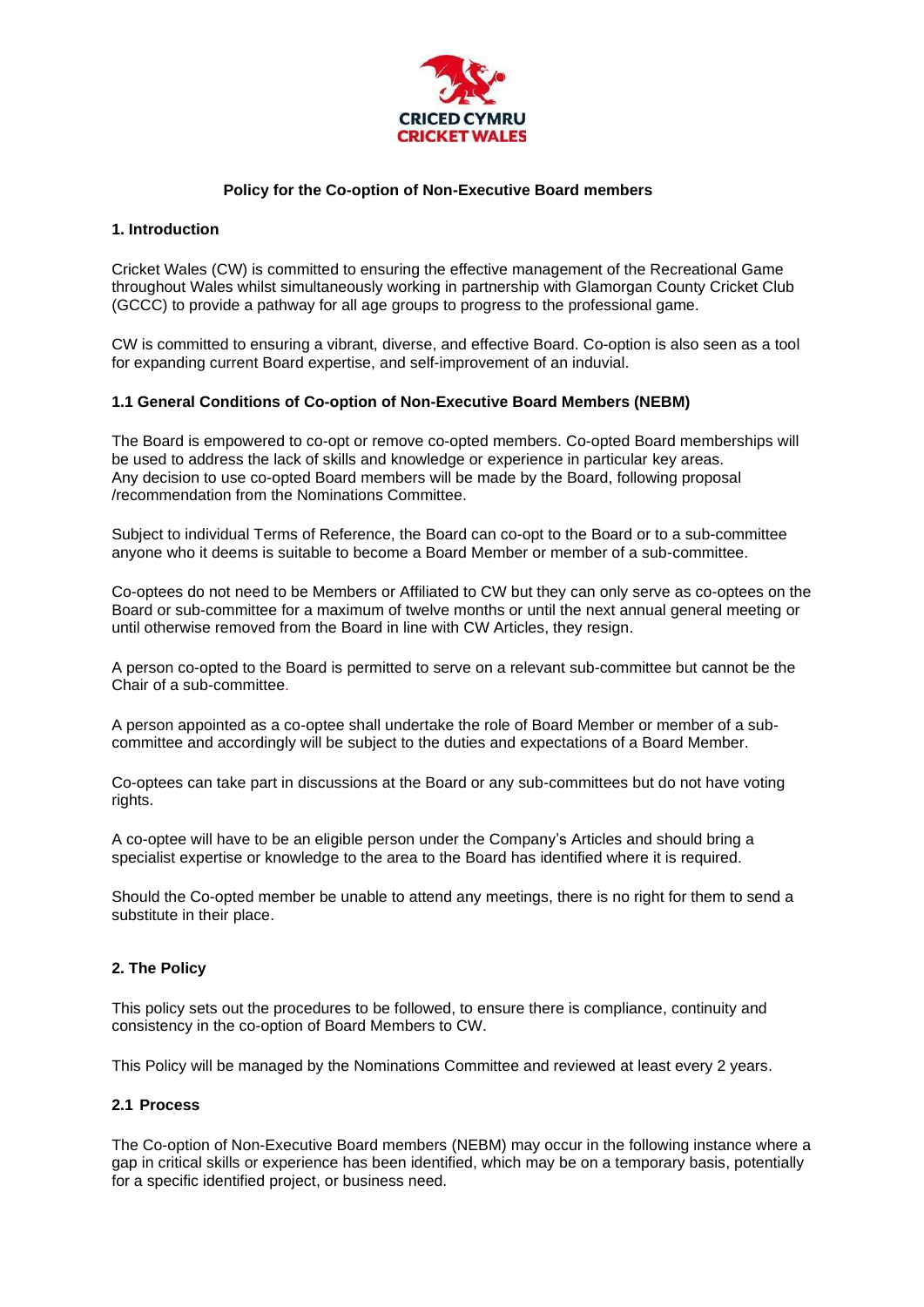

The Board may recruit by means as deemed appropriate, and appoint as per this policy.

The process should minimally include a minuted record of why the appointment was identified and a justification for the appointment of a candidate. The minutes should formalise the role, term and expectations, and annex a formal appointment letter for reference.

# **2.2 Eligibility**

To be considered for co-option as a Non-Executive Bord Member a candidate must be able to demonstrate an evidence of the identified required skill set or experience.

### **2.3 Recruitment/Application**

The vacancy advertised as required. Members of CW may signpost the vacancies and processes to any suitably qualified candidates.

Although there are no statutory requirements candidates may be requested to:

- Submit information about themselves by way of short application form CV or covering letter
- Agree to a DBS check
- Disclose any bankruptcy or IVA's
- For certain roles, unspent conviction details could be required.

Where appropriate interviews may be conducted to identify the most suitable candidate for the identified role. Interviews and any short-listing process will be carried out by the Nominations Committee.

Co-opted Non-Executive Board members will be appointed by agreement of the Committee.

#### **3.1 Responsibilities**

Co-opted Non-Executive Board members may be required to be complete induction or training as part of their role on either the board or a sub-committee.

Co-optees will also be required to complete the following information:

- Code of Conduct compliance
- Declaration of interest/good character
- Equalities monitoring form
- **References**
- Board Member Appraisal (as appropriate)

#### **3.2 Board Attendance**

The commitment to the Board includes attendance at all Board meetings (unless there are extenuating circumstances) and co-optees are required to submit apologies or request leave of absence should this be required.

## **4. Length of Co-option**

All Co-opted Non-Executive Director (NED) Board Members will serve for a maximum term of 12 months from the date of appointment, or to the next AGM, unless there is a genuinely unique required skill set which requires a longer term to fill on an alternative basis (e.g., upskilling directors, or hiring of a new permanent Director.

This possibility and mitigation should be ideally be identified at the outset of the process. If the Board wishes to extend a co-option beyond the initial term, a review will occur involving CW Chair NomCom Chair and CEO.